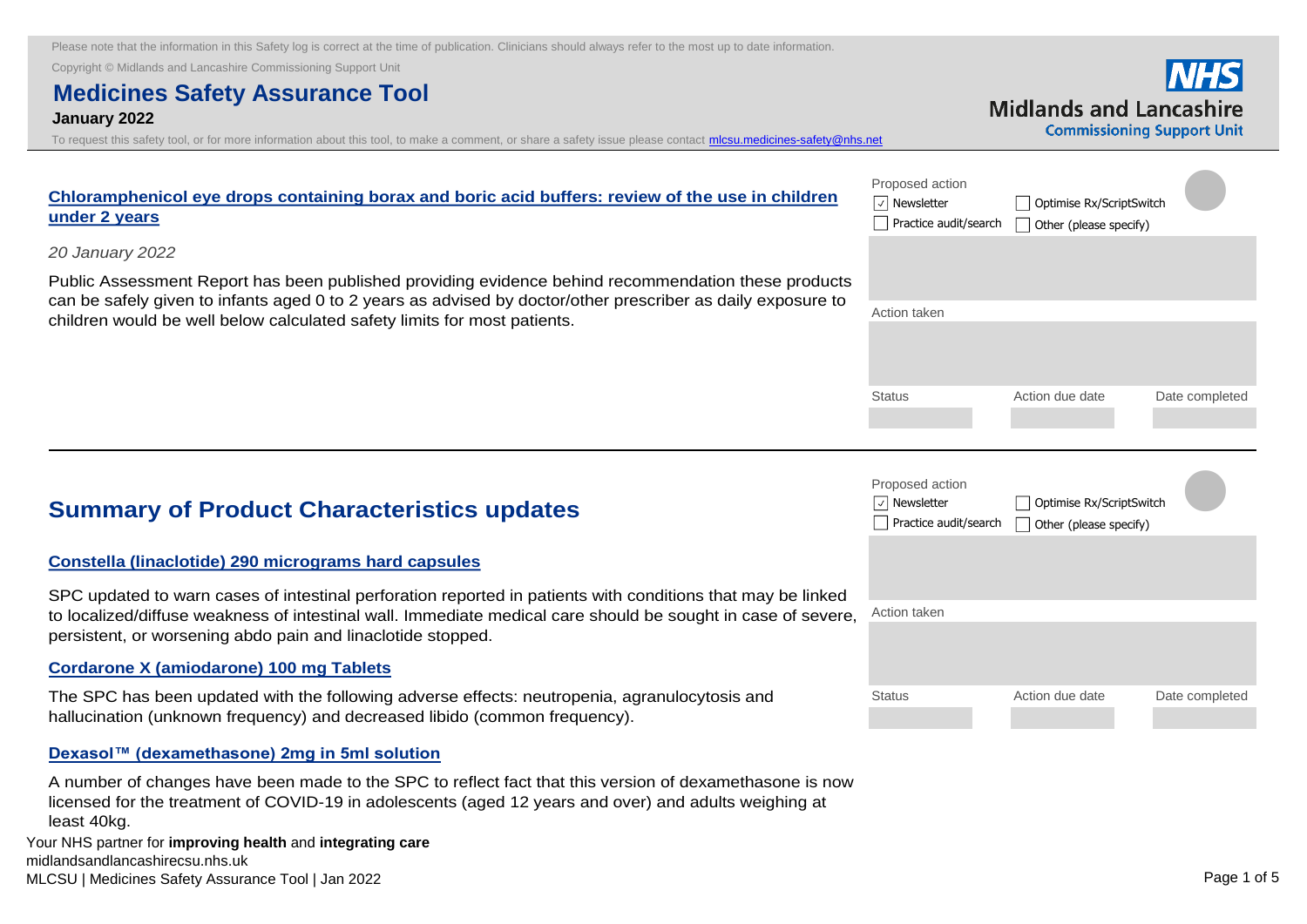Copyright © Midlands and Lancashire Commissioning Support Unit

# **Medicines Safety Assurance Tool and the SPC to reflect fact that the SPC to reflect fact that the SPC to reflect fact that the SPC to reflect fact that the SPC to reflect fact that the SPC to reflect fact that the SPC to**

### **January 2022 licensed for the treatment of COVID-19 in adolescents (aged 12 years and over) and adults weighing a**

To request this safety tool, or for more information about this tool, to make a comment, or share a safety issue please contact **micsu.medicines-safety@nhs.net** 

#### **Gardasil 9 suspension for injection**

[Storage conditions updated to note the finished product is stable for 96 hours when stored at temperatures](https://nice.us8.list-manage.com/track/click?u=7864f766b10b8edd18f19aa56&id=3c1c0b2cc7&e=bb4189a0f3)  from 8°C to 40°C or for 72 hours when stored at temperatures from 0°C to 2°C (previously stable for 72 hours when stored at temperatures from 8°C to 25°C or from 0°C to 2°C).

#### **Havrix Junior and non-junior (hepatitis A) Monodose Vaccine**

[SPC updated to include phenylalanine as an excipient with warning of potential harm to patients that have](https://nice.us8.list-manage.com/track/click?u=7864f766b10b8edd18f19aa56&id=a2a48abf7f&e=bb4189a0f3)  phenylketonuria.

#### **Keppra (levetiracetam) products**

[SPC now notes there may be a predisposition to neuroleptic malignant syndrome as an adverse effect of](https://nice.us8.list-manage.com/track/click?u=7864f766b10b8edd18f19aa56&id=3f17ab61eb&e=bb4189a0f3)  treatment in Japanese patients.

#### **Nebilet (nebivolol) 5mg Tablets**

[SPC updated to state the effect on human fertility is unknown.](https://nice.us8.list-manage.com/track/click?u=7864f766b10b8edd18f19aa56&id=b4e31c1ac6&e=bb4189a0f3) 

#### **Olmetec plus (olmesartan and hydrochlorthiazide) tablets**

[SPC notes acute respiratory distress syndrome \(ARDS\) as a potential adverse effect of treatment \(very](https://nice.us8.list-manage.com/track/click?u=7864f766b10b8edd18f19aa56&id=2aa2ef9bc2&e=bb4189a0f3)  rare). If ARDS is suspected, treatment should be withdrawn. Hydrochlorthiazide should not be given to patients who have had a previous experience of ARDS.

#### **Pancrex V (pancreatin) Powder**

[SPC updated with addition of following information: 2 g of Pancrex V Powder corresponds approximately to](https://nice.us8.list-manage.com/track/click?u=7864f766b10b8edd18f19aa56&id=81cdc44c8e&e=bb4189a0f3)  the volume of a 2.5 ml spoonful and dosing may need to be adjusted, as necessary, on the basis of clinical outcome.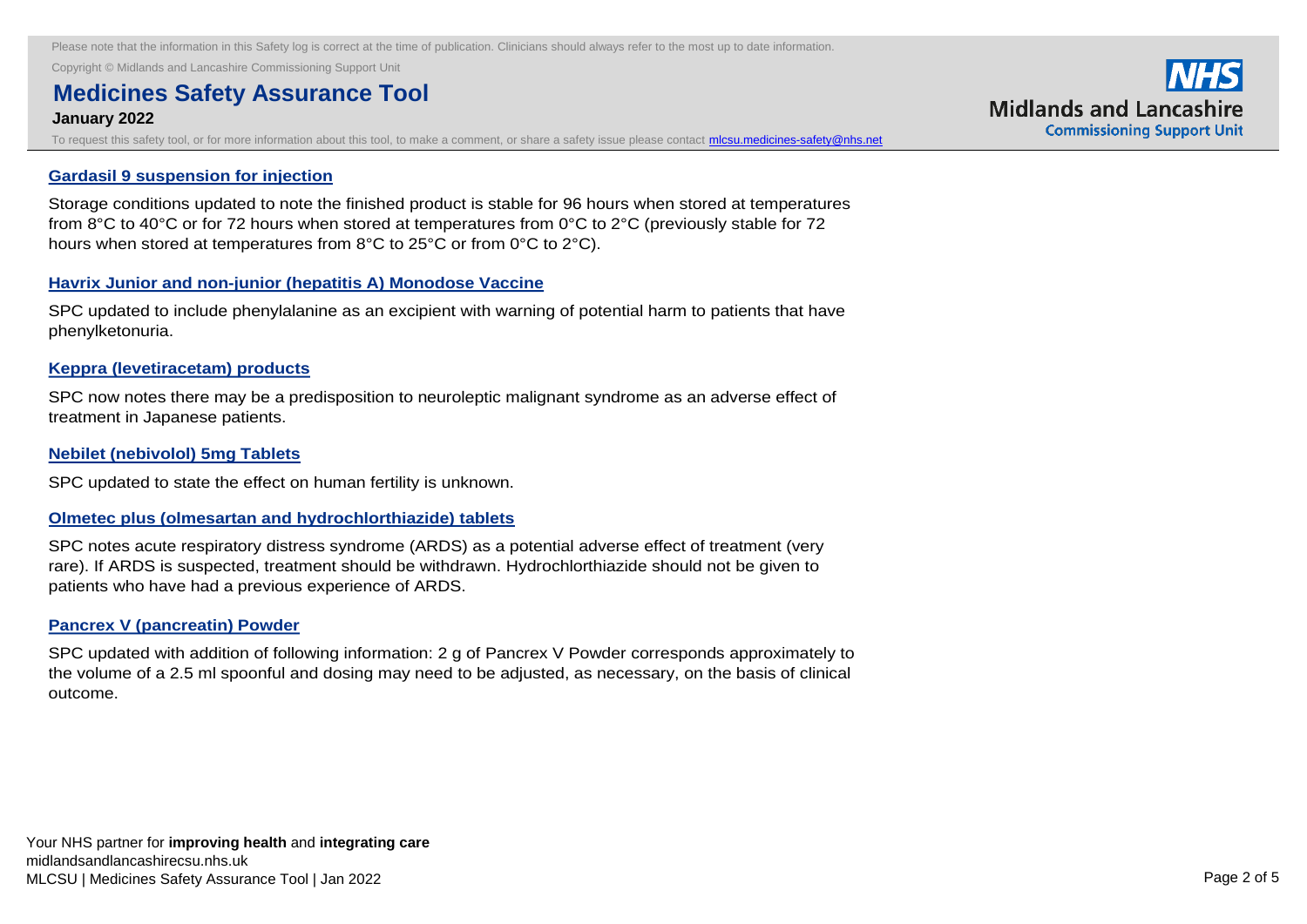Copyright © Midlands and Lancashire Commissioning Support Unit **Pancrex V (pancreatin) Powder** 

### **Medicines Safety Assurance Tool addition of Following information: 2 g of Pancrex V Powder corresponds approximately to Pancrex V Powder corresponds approximately to Pancrex V Powder corresponds approximately to Pancrex V January 2022** the volume of a 2.5 ml spoonful and dosing may need to be adjusted, as need to be adjusted, as need to

To request this safety tool, or for more information about this tool, to make a comment, or share a safety issue please contact **micsu.medicines-safety@nhs.net** 

#### **Pradaxa (dabigatran) 75mg, 110mg and 150 mg hard capsules**

Dabigatran is now additionally licensed for the treatment of VTE and prevention of recurrent VTE in paediatric patients from birth to less than 18 years of age. Guide discusses the paediatric indication, [contraindications, dosing, populations at higher bleeding risk, perioperative management, coagulation tests,](https://nice.us8.list-manage.com/track/click?u=7864f766b10b8edd18f19aa56&id=0d95315e87&e=bb4189a0f3)  overdose, management of complications, special guidance for use of the oral solution, and the patient alert card and counselling.

#### **Prednisolone 25mg Tablets**

[Hypertrichosis and purpura added as new adverse effects of unknown frequency. Interaction section also](https://nice.us8.list-manage.com/track/click?u=7864f766b10b8edd18f19aa56&id=2ec81eb071&e=bb4189a0f3)  updated to advise that prednisolone can lower isoniazid levels by up to 40%.

#### **Pregabalin (Neuraxpharm)**

[Parkinsonism has been added to the neurological adverse effects associated with this medicine. It is](https://nice.us8.list-manage.com/track/click?u=7864f766b10b8edd18f19aa56&id=d01921516a&e=bb4189a0f3)  reported as occurring rarely.

#### **Procoralan (ivabradine)**

[ECG prolonged QT interval and elevated creatinine in blood have been added to SPC as ADRs of](https://nice.us8.list-manage.com/track/click?u=7864f766b10b8edd18f19aa56&id=2474078114&e=bb4189a0f3)  uncommon frequency as has information on increased BP observed in SHIFT trial in patients on ivabradine, which was transient, and did not affect treatment effect of ivabradine.

#### **Scopoderm (hyoscine) 1.5 mg Patch**

SPC updated to note the patches should only be used with caution in patients with impaired hepatic or [renal function; the patches should not be cut, and only one should be applied at one time, and to include](https://nice.us8.list-manage.com/track/click?u=7864f766b10b8edd18f19aa56&id=b6a6c00605&e=bb4189a0f3)  detail on how to manage cases of overdose.

#### **Sevikar HCT (olmesartan, medoxomil amlodipine and hydrochlorothiazide) tablets**

[SPC notes acute respiratory distress syndrome \(ARDS\) as a potential adverse effect of treatment \(very](https://nice.us8.list-manage.com/track/click?u=7864f766b10b8edd18f19aa56&id=2acaa2dc20&e=bb4189a0f3)  rare). If ARDS is suspected, treatment should be withdrawn. Hydrochlorthiazide should not be given to patients who have had a previous experience of ARDS.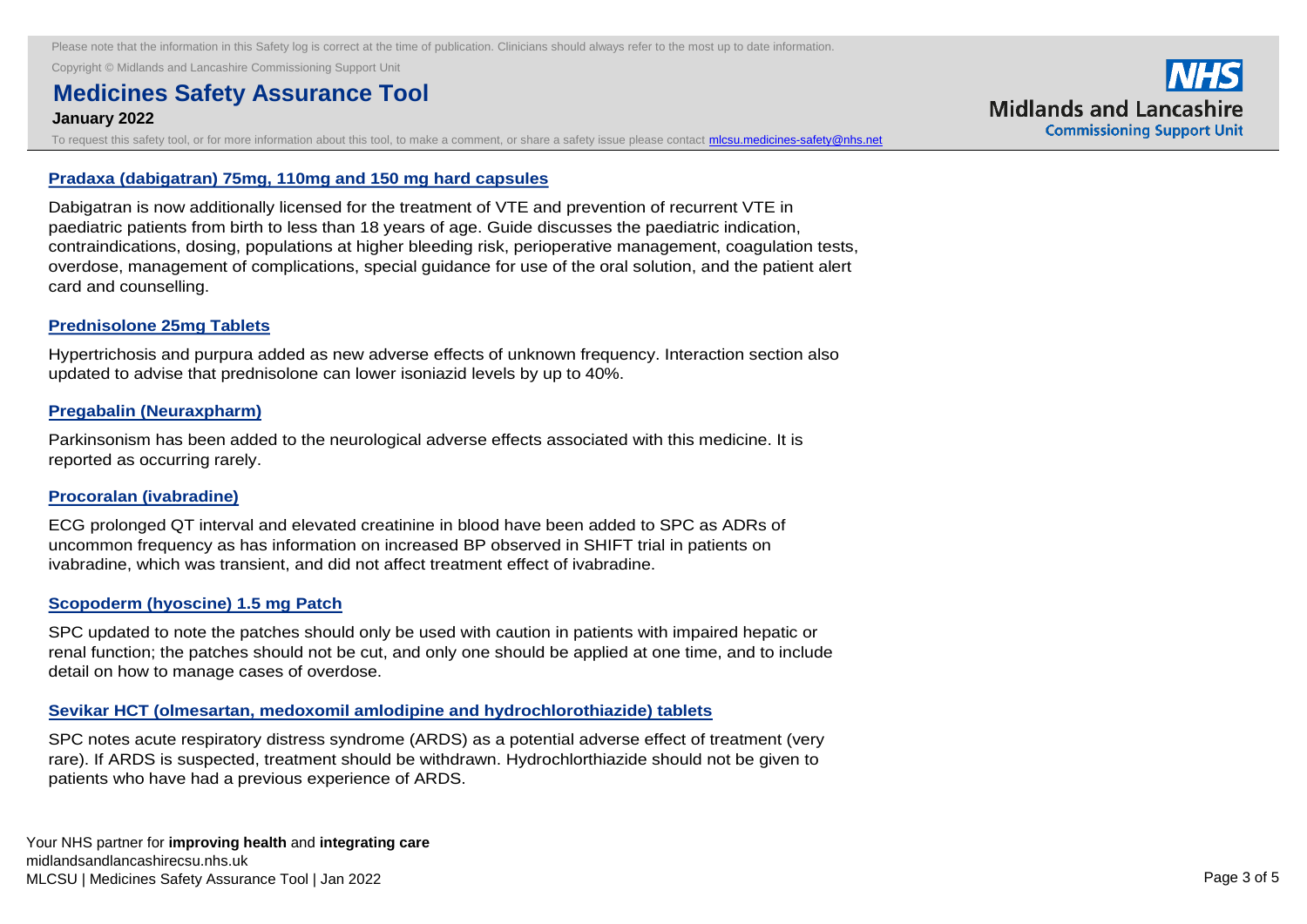**Copyright © Midlands and Lancashire Commissioning Support Unit Security and the and hydrochlorothian and hydrochlorothiaside and hydrochlorothiaside and hydrochlorothiaside and hydrochlorothiaside and hydrochlorothiasid** 

### **Medicines Safety Assurance Tool and adverse effect of the control of the potential adverse effect of the control of treatment (very syndrome (very syndrome (very syndrome (very syndrome of treatment (very syndrome of trea January 2022** rare (1992). If ARDS is suspected, treatment should be withdrawn. Hydrochlorthiazide should not be given to the given to the given to the given to the given to the given to the given to the given to the give

To request this safety tool, or for more information about this tool, to make a comment, or share a safety issue please contact *micsu.medicines-safety@nhs.net* 

#### **Suprax (cefixime) 200 mg Tablets**

[Section 4.4 now notes patients should be informed about the signs and symptoms of serious skin](https://nice.us8.list-manage.com/track/click?u=7864f766b10b8edd18f19aa56&id=2be3ad434b&e=bb4189a0f3)  manifestations and monitored closely. Treatment should be discontinued at the first appearance of skin rash, mucosal lesions, or any other sign of skin hypersensitivity.

#### **Surgam (Tiaprofenic acid) 300 mg Tablets**

SPC updated to advise that in common with other NSAIDs, it should not be used during the first two [trimesters of pregnancy unless the potential benefit outweighs potential risk, and use in the last trimester is](https://nice.us8.list-manage.com/track/click?u=7864f766b10b8edd18f19aa56&id=6746f7469c&e=bb4189a0f3)  contra-indicated.

#### **Timodine (hydrocortisone, dimeticone, benzalkonium chloride, nystatin) Cream**

[SPC updated with new indication of hand dermatitis and advice not to use topical corticosteroids for acne](https://nice.us8.list-manage.com/track/click?u=7864f766b10b8edd18f19aa56&id=44a3f688ac&e=bb4189a0f3)  vulgaris as they may worsen secondary infected lesions, and not to be used indiscriminately in pruritis. Warning on topical steroid withdrawal syndrome also added.

#### **Warfarin Sodium 1mg/1ml Oral Suspension**

SPC updated to note acute kidney injury may occur in patients with altered glomerular integrity or with a [history of kidney disease \(few cases reported in those with no pre-existing disease\). Close monitoring is](https://nice.us8.list-manage.com/track/click?u=7864f766b10b8edd18f19aa56&id=0cc54d89e4&e=bb4189a0f3)  advised in patients with a supratherapeutic INR and haematuria.

#### **Zoladex LA 10.8mg (goserelin)**

[This is now licensed for the management of oestrogen-receptor \(ER\) positive early and advanced breast](https://nice.us8.list-manage.com/track/click?u=7864f766b10b8edd18f19aa56&id=4f76e124ab&e=bb4189a0f3)  cancer in pre and peri menopausal women. Various sections of the SPC have been updated with information on its use in this setting.

#### **Zofran (ondansetron) – all presentations**

[Myocardial ischaemia has been added to SPC as an adverse drug reaction \(unknown frequency\) from](https://nice.us8.list-manage.com/track/click?u=7864f766b10b8edd18f19aa56&id=e2d0f297f4&e=bb4189a0f3)  postmarketing experience via spontaneous case reports and literature cases.